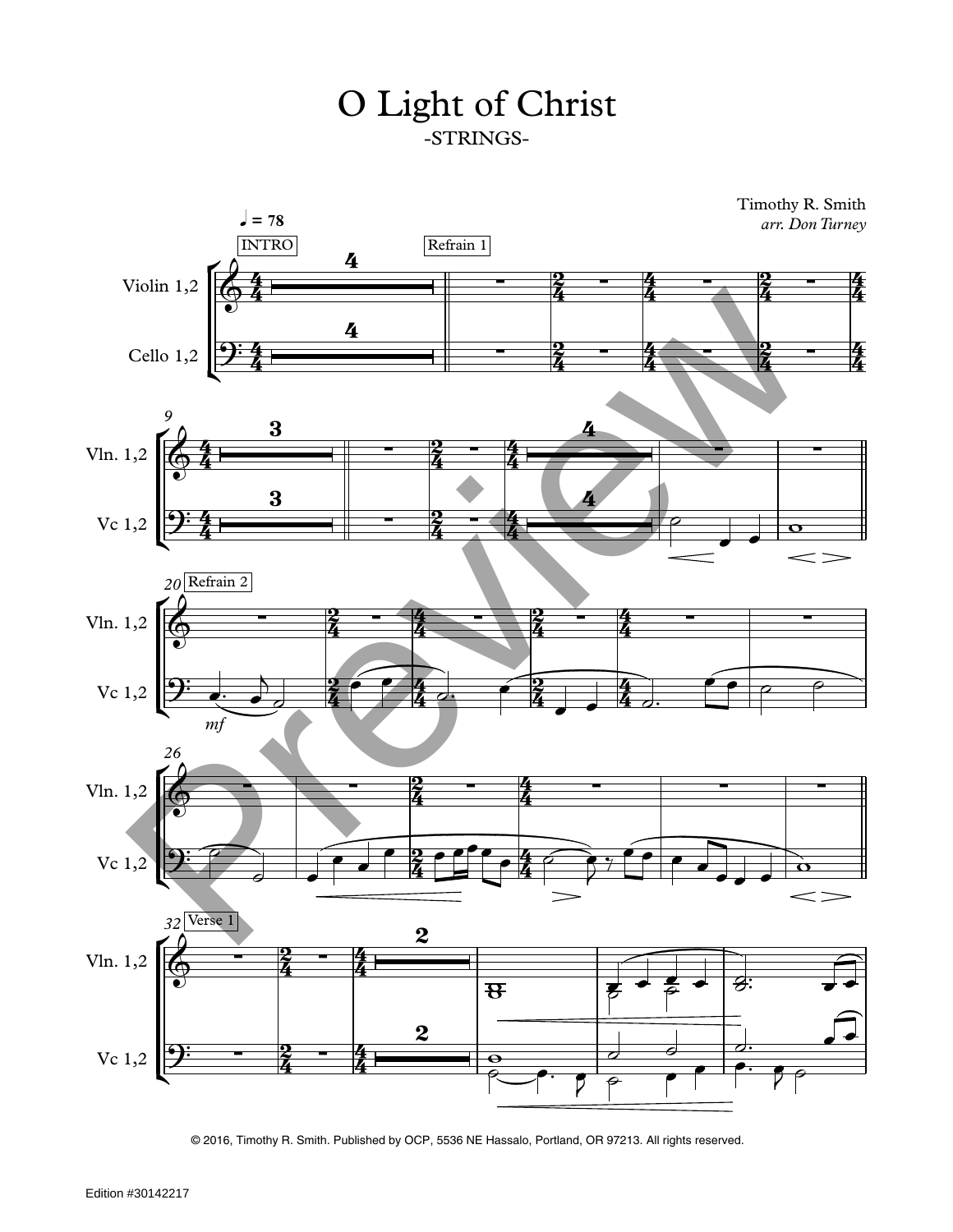









Edition #30142217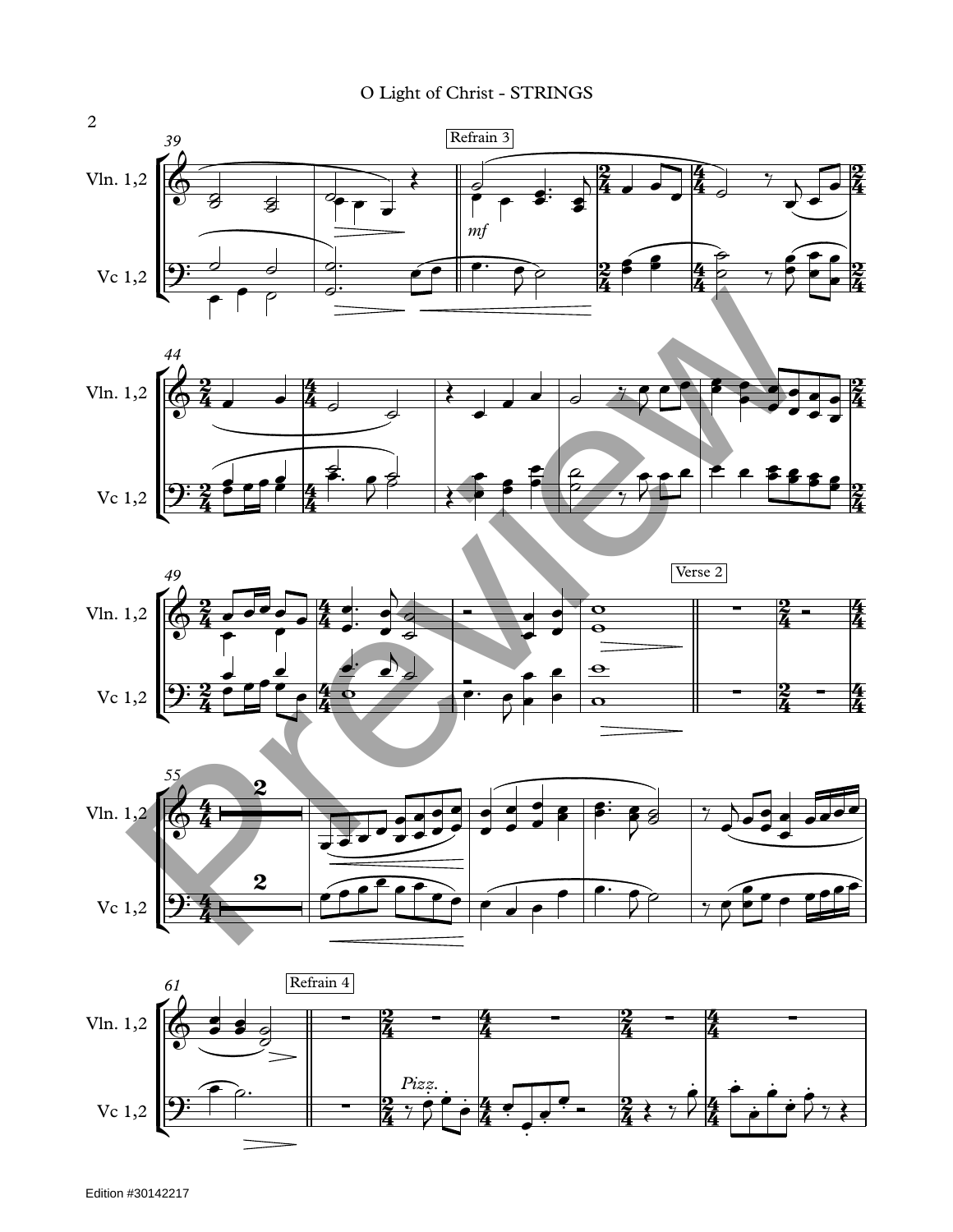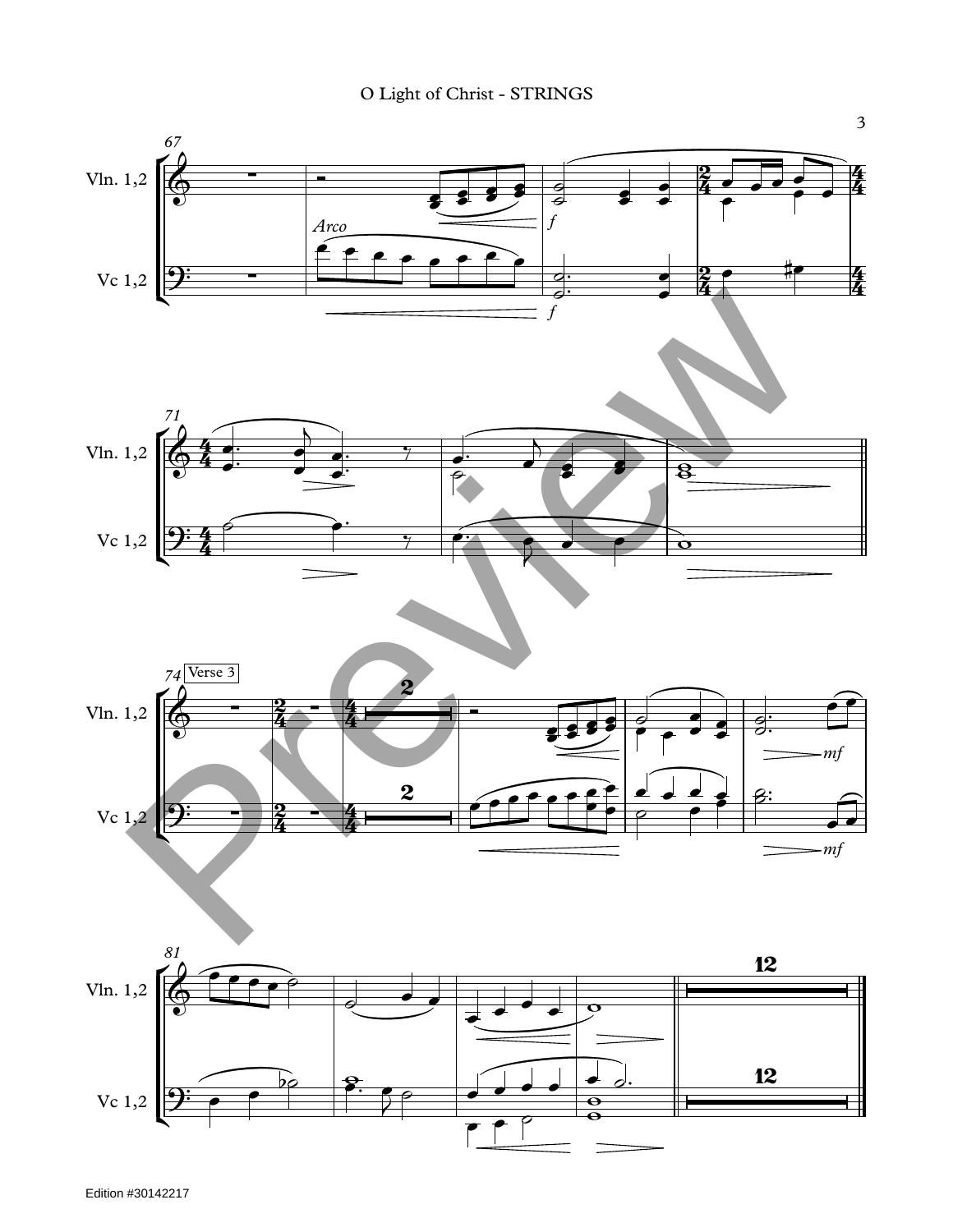

© 2016, Timothy R. Smith. Published by OCP, 5536 NE Hassalo, Portland, OR 97213. All rights reserved.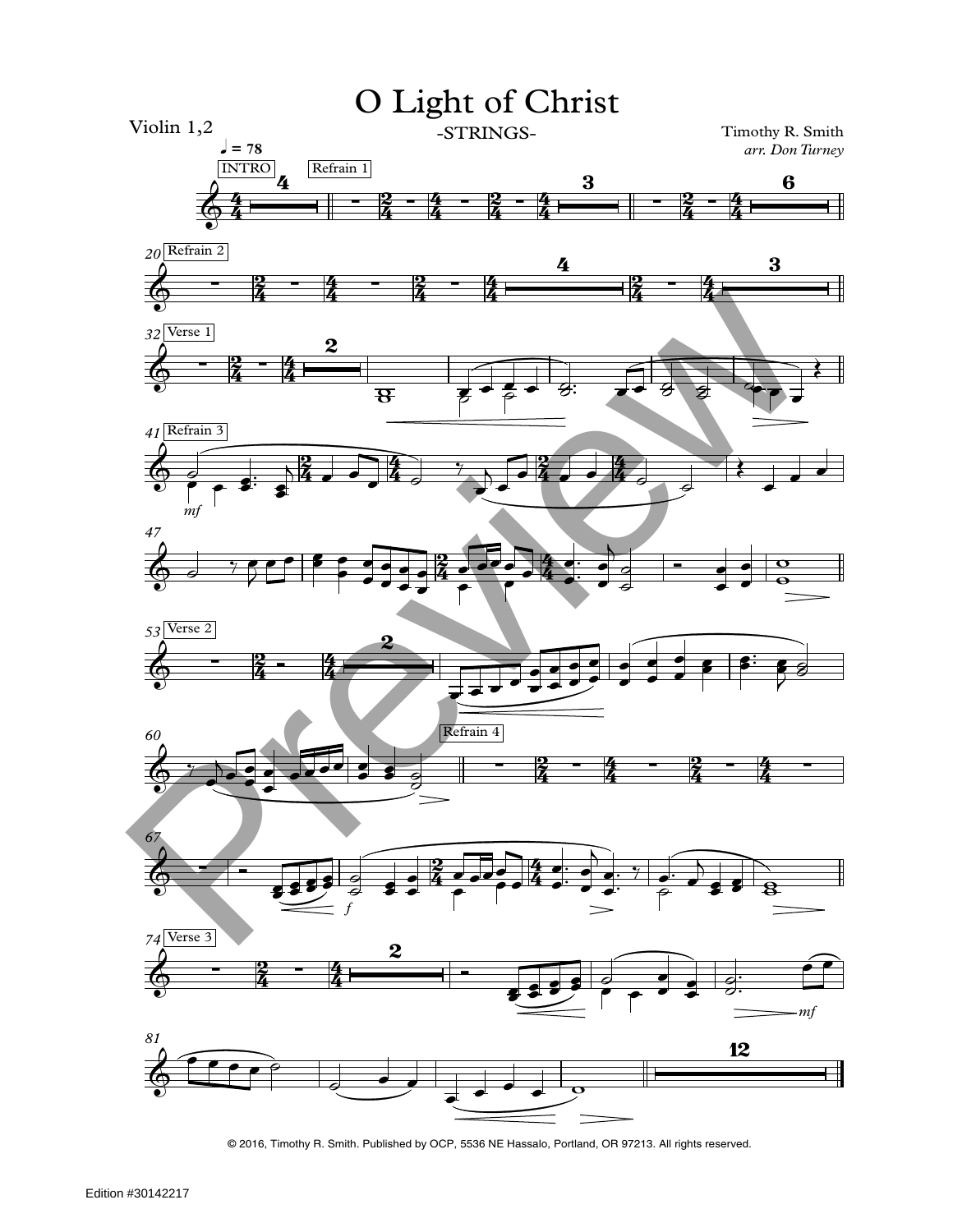Cello 1,2

## O Light of Christ -STRINGS-

Timothy R. Smith *arr. Don Turney*





© 2016, Timothy R. Smith. Published by OCP, 5536 NE Hassalo, Portland, OR 97213. All rights reserved.